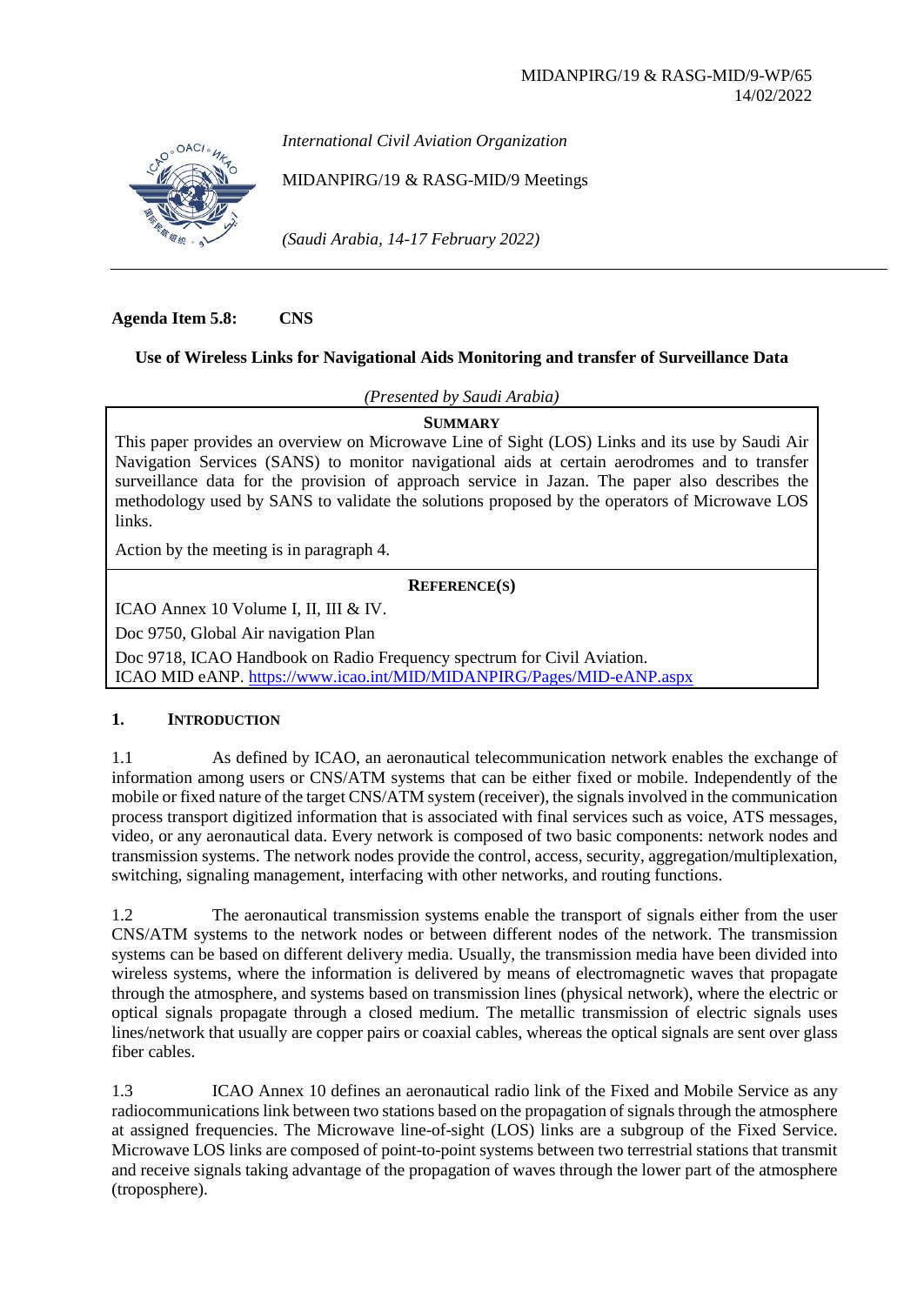1.4 The Microwave links operated in LOS condition for monitoring of navigational aids and surveillance data are using 5.8 GHz under specified availability and quality conditions. These systems are in practice referred as microwave links (MW links), LOS microwave, fixed service radio links, or simply radio links.

1.5 To overcome any limitation of ground infrastructure, the Microwave LOS links have inherent advantages that are a consequence of wireless propagation without the need of having a physical carrier that connects transmitter and receiver. This advantage is major in remote areas and within areas with irregular orography (mountain areas), zones where deploying a network system (cables) is difficult, areas where physical access is a challenge, and cases where common infrastructures are not developed or not available for use.

1.6 Moreover, the microwave LOS links are usually the solutions with lowest cost in the case of access and transit network if the network rollout requires fast and flexible connection deployments for CNS/ATM facilities. The possibility of transporting physically the equipment of a microwave LOS link provides further benefits for its use in the case of emergency situations, natural disasters, or temporary backup system in severe damages suffered by fiber-optic link cables requiring the application of contingency arrangements.

1.7 Considering these advantages, Saudi Air Navigation Services (SANS) opted for **the deployment of microwave LOS links to support the monitoring of certain navigational aids at aerodrome with low to medium traffic and for the transfer of surveillance data at Jazan approach** that will be effective on 24 February 2022.

1.8 The deployment of these solutions is based on point-to-point microwave LOS links (A link which connects two terminal stations that conveys either unidirectional or bidirectional traffic) setting using two main nodal stations, each one at the edge of the link path, without obstacles in the propagation path that could cause blocking or diffraction, and using antennas with high directivity, also named narrow-beam antennas. The main topology has a shape of ring where the nodes are connected with links that form a ring. Any destination node of a ring can be reached following two paths, clockwise and counterclockwise direction. An illustration on the Microwave LOS link network topologies deployed by SANS is attached to this paper.

# **2. OVERVIEW ON THE DESIGN OF MICROWAVE LOS LINK SYSTEMS**

2.1 Saudi Air Navigation Services has defined a structured- methodology and design procedures for the implementation of microwave LOS links. The main phases and activities can be summarized as follows:

- **Phase 1: Preliminary Studies.** This phase includes the following activities:
	- a) Analysis of the specifications and study of the application and its compatibility for which the link will be designed (Navigational aids monitoring and transfer of surveillance data). This activity involves an evaluation of the transport technologies upon which the link will be designed (TDM, IP, Ethernet) in relation to the capacity requirements of the application and the possible restrictions arriving from the network that the link is going to belong. This analysis will identify the solution to be deployed which is divided into options:
		- 1) Microwave Links solution owned and maintained by SANS
		- 2) Microwave LOS Links that will remain under the responsibility of a third-party i.e Telecom provider.
	- b) Selection of third-party provider based on an assessment of the capabilities and proposed solutions. For Microwave LOS links proposed by telecom providers, the experience and infrastructure within the target areas are key factors in the selection. For critical Microwave LOS links, two Telecom providers are selected with adequate level of redundancy, different frequency band and frequency plans for the repeaters.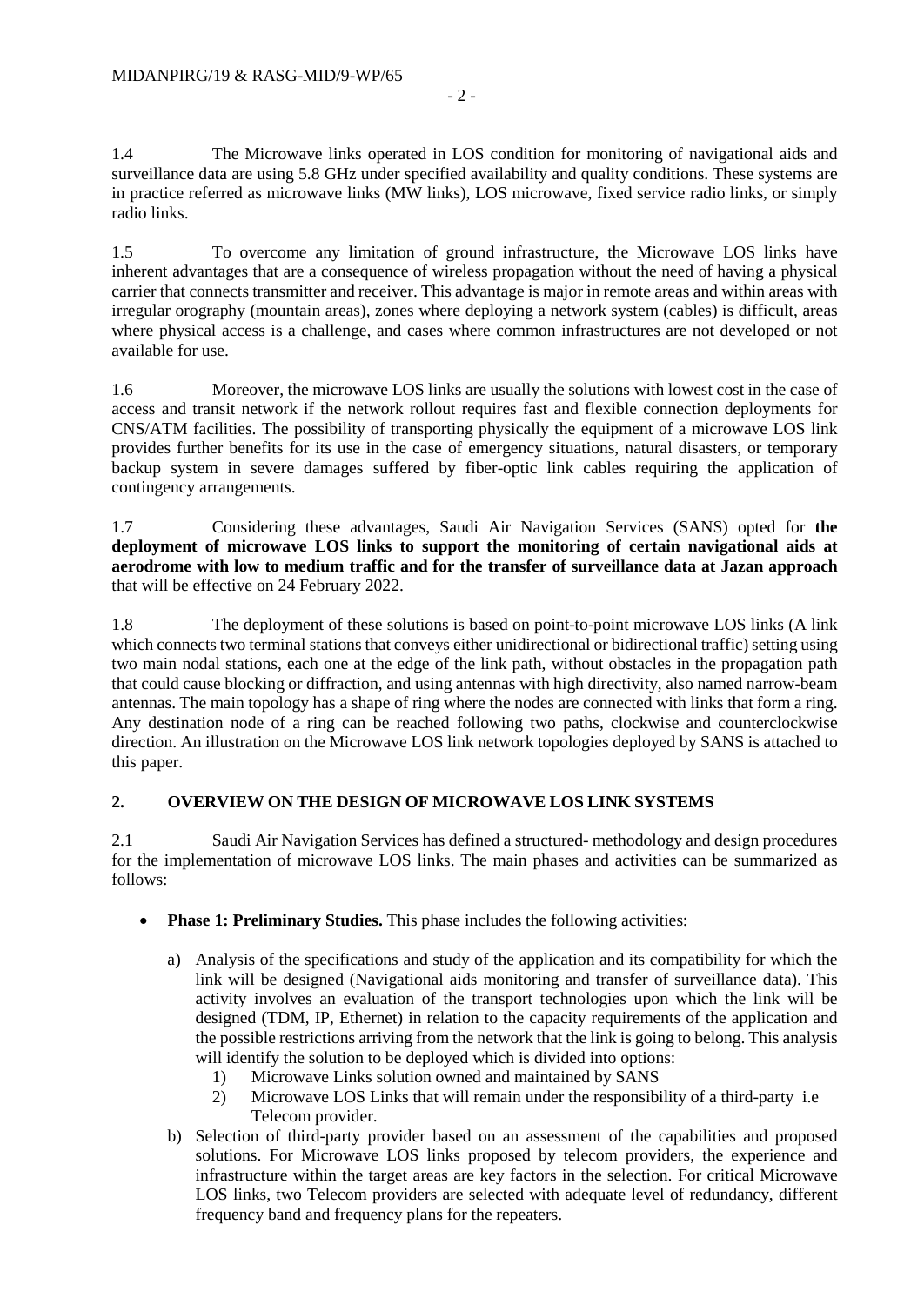- c) Study of the frequency band. The frequency band must be approved and assigned by Saudi Communications and Information Technology Commission (CITC) based on Wireless Access Systems, including Radio Local Area Networks (WAS/RLAN).
- d) Equipment selection and equipment specification studies. Analysis of the capacities provided by different manufacturers and models, base band and multiplexation options, system upgrade and extension possibilities, diversity and redundancy schemes allowed, etc.
- e) Study of the availability and error performance objectives and the allocation of a portion to the MW link in relation to the network where the system will be installed and used. This task is based on reference values found in ITU-T and ITU-R Recommendations for availability and error performance objectives (Cross check with the values proposed by the operator of the radio link considering the experience in previous designs on the specific geographic area.
- f) First analysis of the link radio route and terrain profile. This first path analysis identifies the number of hops (link section between two radio Stations either between a nodal and a repeater station or between repeater stations) and the candidate sites for intermediate repeater stations, if those were required.

## • **Phase 2: Detailed Link Design submitted by the operator of the link.**

- a) Design of an initial frequency plan. This activity will propose the radio channel arrangements in each one of the hops of the link.
- b) Detailed study of the radio network route and associated obstacle evaluation. Intermediate repeater station choice and calculations associated with terrain profiles (antenna heights, clearance criteria, etc.).
- c) Assignment of error performance objectives to the different sections (hops) of the radio link and analysis of the system threshold values.
- d) Link budget design in each one of the link hops. Evaluation of system margins and preliminary decision about the use of diversity and redundancy techniques.
- e) Interference analysis. Study of intersystem interferences and optimization of the radio channel plan. Discussion and Decision about the need for special antennas that might mitigate interference problems in complex frequency reuse scenarios.

## • **Phase 3: Installation, Testing, Operation, and Maintenance.**

- a) Inspection of path obstacles and relevant spots in the field/locations. Site redesign and antenna height recalculation if necessary.
- b) Equipment setup and installation. System tests to evaluate background bit error rates (BBERs), system threshold checks, identification of unexpected interference problems, etc.
- c) Link operation and maintenance.

## **3. CONCLUSION**

3.1 The implementation of Microwave LOS links can support various CNS/ATM applications associated with the transfer of information and data. It allows the ATS providers to overcome any limitation in the ground infrastructure and introduce effective solutions with lowest cost in the case of access and transit network if the network rollout requires fast and flexible connection deployments for CNS/ATM facilities.

3.2 The Microwave LOS links can also support the definition of sustainable solutions for redundancy of network infrastructure and identification of contingency arrangements that include transport of equipment associated with the Microwave LOS links when an evacuation of and ATS facility is needed. The meeting is invited to consider the following conclusion and decision: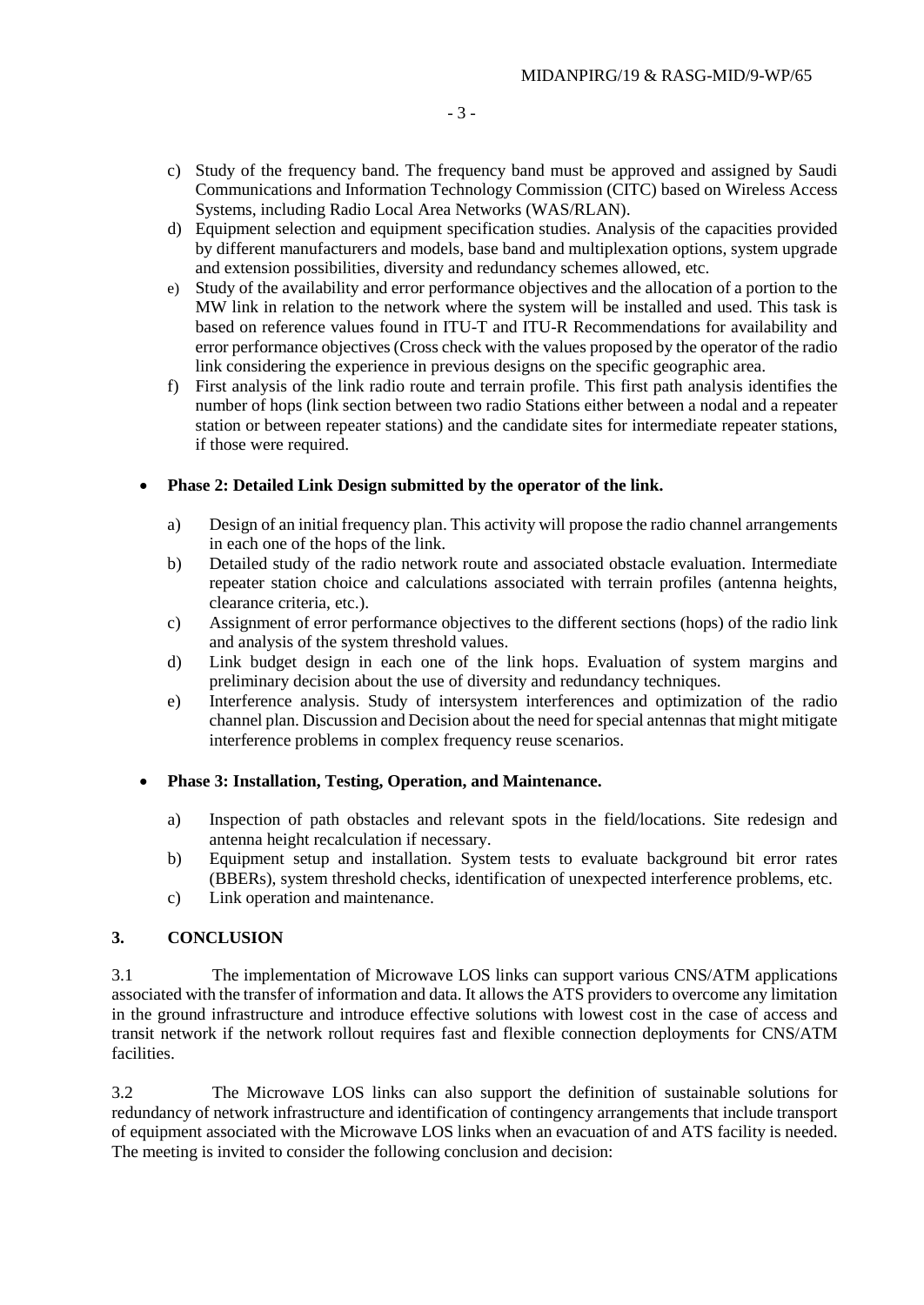#### *DRAFT MIDANPIRG CONCLUSION:19/XX: Usage of wireless connections/links for CNS/ATM applications*

*That States:*

- *a) share information on the implementation of wireless connections/links for CNS/ATM applications and its potential use for the implementation of Performance-based Communication and Surveillance (PBCS) applied to the provision of ATS.*
- *b) support MID CNS SG in the development of guidance material on the usage of wireless connections and links for the transfer aeronautical information and data to support the provision of ATS.*

#### *DRAFT MIDANPIRG DECISION:19/XX: Development of Guidance material on wireless connections/links for CNS/ATM applications*

*That CNS SG develops guidance material on the usage of wireless connections and links for the transfer of aeronautical information and data to support the provision of ATS.*

#### **4. ACTION BY THE MEETING**

#### 4.1 The meeting is invited to:

- a) note the information provided in this paper;
- b) discuss and adopt the proposal for conclusion and decision provided under paragraph 3.2 of this paper.

 $-$  END  $-$